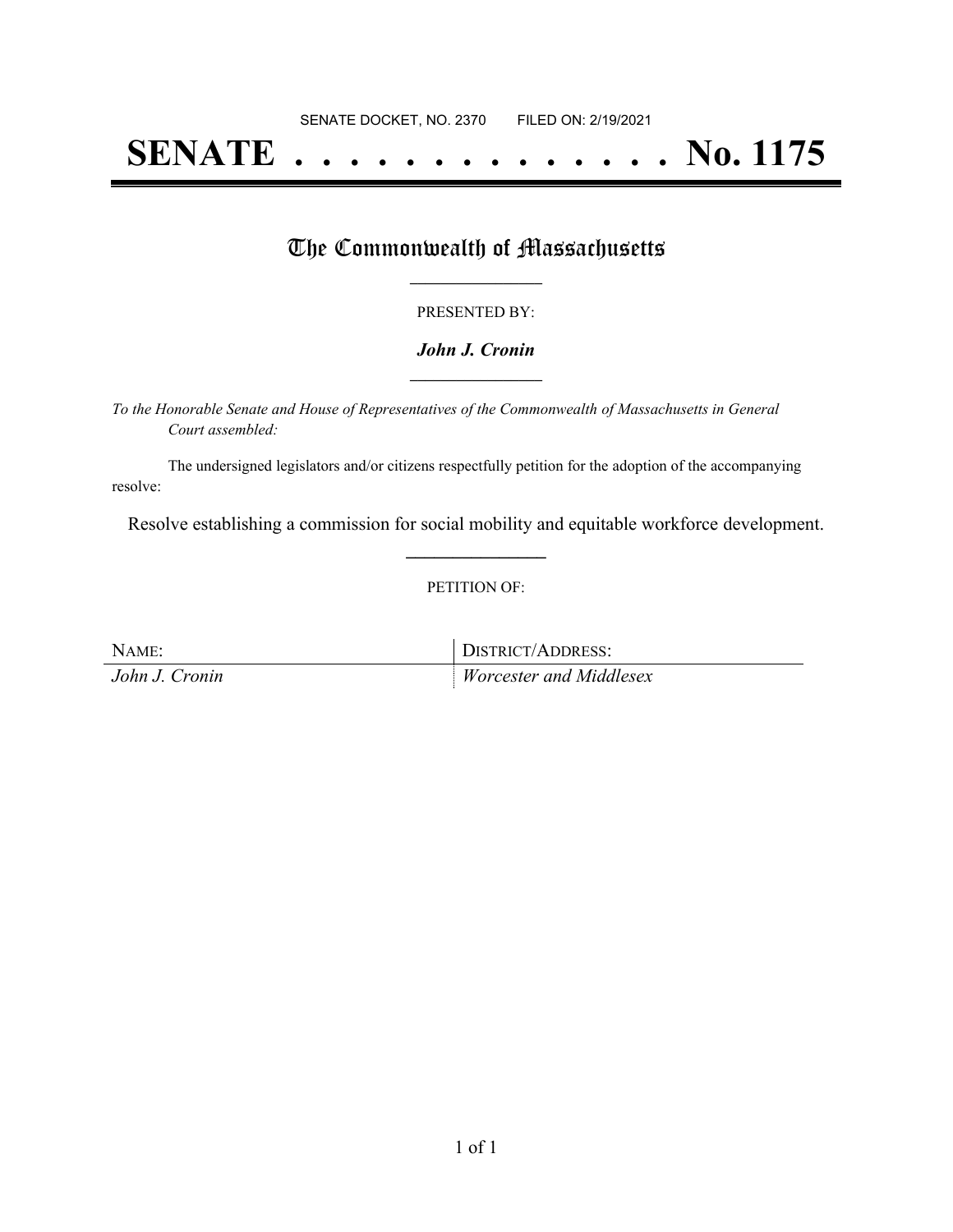## SENATE DOCKET, NO. 2370 FILED ON: 2/19/2021 **SENATE . . . . . . . . . . . . . . No. 1175**

By Mr. Cronin, a petition (accompanied by resolve, Senate, No. 1175) of John Cronin for legislation to establish a commission for social mobility and equitable workforce development. Labor and Workforce Development.

The Commonwealth of Massachusetts

**In the One Hundred and Ninety-Second General Court (2021-2022) \_\_\_\_\_\_\_\_\_\_\_\_\_\_\_**

**\_\_\_\_\_\_\_\_\_\_\_\_\_\_\_**

Resolve establishing a commission for social mobility and equitable workforce development.

| $\mathbf{1}$ | Resolved, Notwithstanding any general or special law to the contrary, there shall be a           |
|--------------|--------------------------------------------------------------------------------------------------|
| 2            | special commission established called the Career/Vocational Technical Education Opportunity      |
| 3            | Commission to conduct a comprehensive study to: (i) collect the requisite regional data to       |
| 4            | identify current and projected workforce demands to develop policy strategies which promote      |
| 5            | cooperation and innovation among public education institutions; (ii) examine any unintended      |
| 6            | consequences of Massachusetts' education policies, to include the underrepresentation of         |
| $\tau$       | socioeconomically disadvantaged student's ability to access vocational-technical education, that |
| 8            | limits the Commonwealth's ability to meet comprehensive workforce development needs for the      |
| 9            | mid 21st Century economy; (iii) propose targeted investment strategies to increase equitable     |
| 10           | social mobility as a goal of workforce development; (iv) develop strategies for a career-long    |
| 11           | cycle of education and career retraining programs for those entering the workforce today and     |
| 12           | ensure ESL programs are integrated into workforce development programs; and (v) any other        |
| 13           | recommendations the commission deems necessary.                                                  |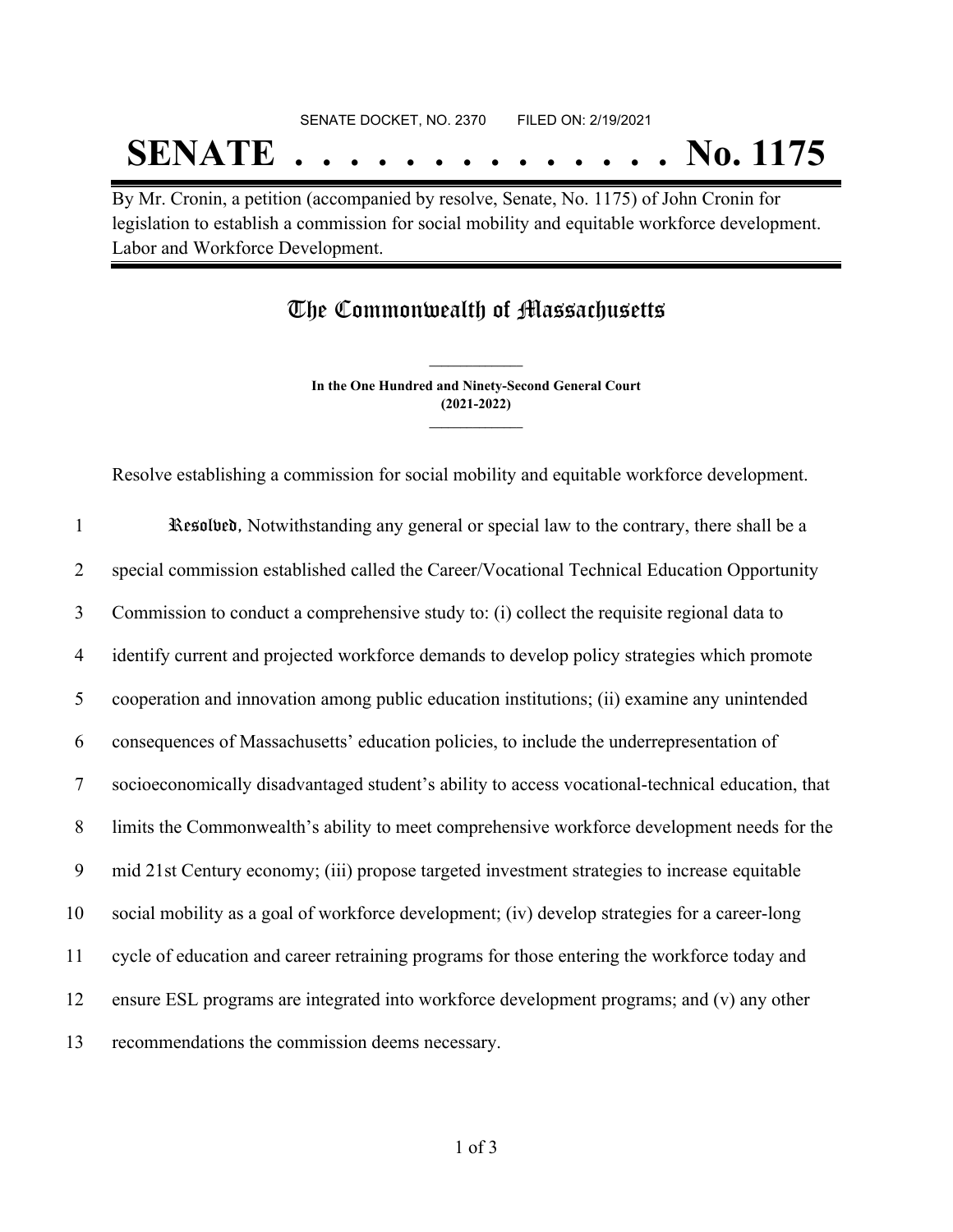The commission shall consist of 17 members: 3 members shall be appointed by the governor; 2 persons who shall be appointed by the president of the senate, 1 of whom shall serve as co-chair; 1 person who shall be appointed by the minority leader of the senate; 2 persons who shall be appointed by the speaker of the house of representatives, 1 of whom shall serve as co- chair; 1 person who shall be appointed by the minority leader of the house of representatives; 1 member shall be appointed by the Massachusetts Association of Vocational Administrators; 1 member will be a workforce specialist appointed by the Massachusetts AFL-CIO; 1 member shall be appointed by the Massachusetts Association of School Superintendents and shall be a Superintendent of a K-12 school system from a Gateway municipality as defined by Section 3A of Chapter 23A of the General Laws; 1 member shall be appointed by the Massachusetts Municipal Association; 1 member will be appointed by the Massachusetts Chamber of Commerce Association; 1 member will be appointed by the Massachusetts Business Alliance for Education; 1 member shall be appointed by the Massachusetts Association for Community Action, and; 1 member of the Massachusetts Association of Community College Presidents Association.

 The commission shall, following the completion of the required meetings and hearings, file a report of its analysis, recommendations and any further actions necessary to advance said recommendations to the clerks of the house of representatives and senate, as well as to the joint committee on education; the joint committee on economic development and emerging technologies; the joint committee on racial equity, civil rights and inclusion; the joint committee on labor and workforce development and the joint committee on community development and small business.